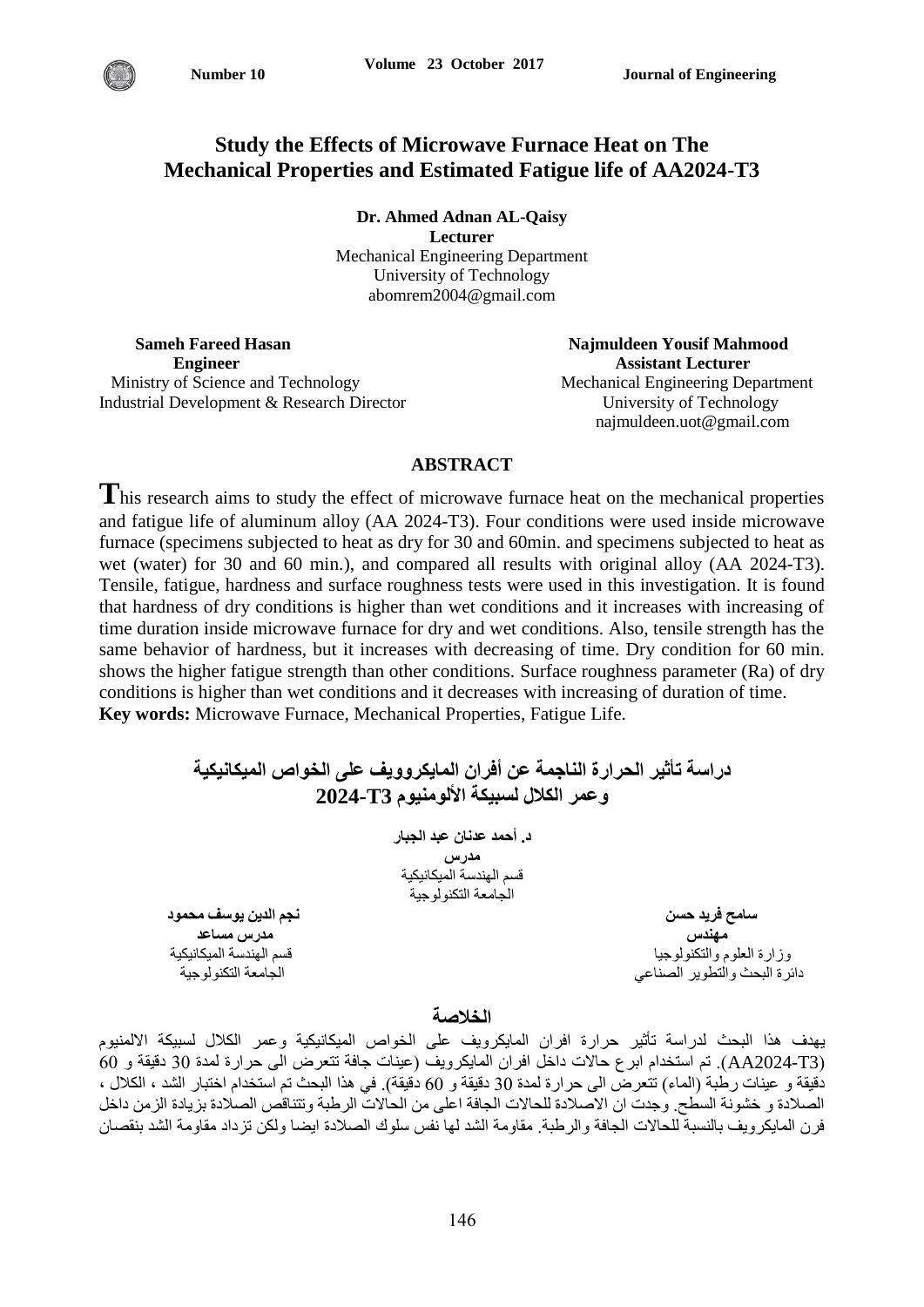الزمن. مقاومة الكلال للحالة الجافة ولمدة 60 دقيقية ظهرت اعلى من باقي الحالات. عامل خشونة السطح للحالة الجافة ولمدة 60 دقيقة اعلى من الحالة الرطبة وتتُناقص بزيادة الزمن للحالتين الجافة والرطبة.

## **1. INTRODUCTION**

 It is well known that aluminum alloy has low density with normal strength and relatively a very good resistance for corrosive ware. Both strength and hardness of the material were extremely needed to be improved in any engineering applications. So, to apply this suitable heat treatment process is needed in order to improve the mechanical properties of such alloys. In many modern researches a microwave furnace heat energy has been used in a wide range of applications like medical therapy industrial modern application and food keeping processing etc. In this work, microwave furnace heat energy has been used, as one of the most modern applications and one of the greatest material processing techniques to improve mechanical properties of metals. At this work, a newer technique including microwave furnace post heat treatment of specimen surface were employed. A period microwave furnace was used efficiently to process AA 2024-T3. In microwave furnace processing, microwave furnace energy heats the alloy at the different heat levels, which will might leads to a uniformly bulk heating, conversely in the conventional heating systems, the alloy heated from surface to the inner core which produces thermal stress and/or longer time required for homogenization. A heat-treating process by microwave furnace can be used for a wide application of surface treatments such as carburizing, carbonating, chromizing, and bronzing. The fracture strength, toughness and hardness arrived from microwave furnace energy of treated specimen components were reported to be higher than others conventionally heat treated application ones , **Loganatha, et al., 2014**. Conventional heat treatment process exhibits higher porosity and coarse microstructure which affect the physical and mechanical properties of alloys, therefore, a new technique of microwave heating will be removing the bad effects of conventional heat treatment. Microwave heating process enhances the alloy uniformity way of providing unique microstructure and properties as a result of selective heating, **Rajkumar, et al., 2014** and **Rajan, et al., 2014**. In addition, microwave furnace is used for plant growth not only using as heat treatment of metal alloy, **Nasher, 2014**.

The research concentrated on the mechanical properties and estimated fatigue life affected by the microwave furnace energy heat treatment of the alloy used. In this work, AA 2024-T3 sheet was heat treated using microwave furnace energy at 4GHz and 1500W and the estimated fatigue life as long as its effect on mechanical properties**.**

### **2. MATERIAL AND APPARATUS**

 In this work, sheet metal of AA 2024-T3 is used with 3 mm thickness in order to make a standard tensile test specimen as shown as in **Fig. 1**. The tests were conducted at the Central Organization for Standardization and Quality Control (COSQC-Baghdad) according to the Iraqis Specification Quality (ISQ 1473/1989). The chemical composition tests were done at (COSQC-Baghdad) according to (ISQ 1473/1989) by the device (Spectrometer, ARC. MET 8000, 2009) as shown in **Fig.2**. These test result and standard are showed in **Table 1**.

#### **2.1 Tensile and fatigue specimens preparation**

 The most important component of tensile testing test is specimen, because it could determine the actual physical and mechanical properties of the material which had been tested. The selected specimen for such tests must conform to exact physical dimensions and it must be free of heat distortion or induced cold working. Specimen must be personnel and accurately calibrated as long as the tensile machines and this is very important before applying the test, because these test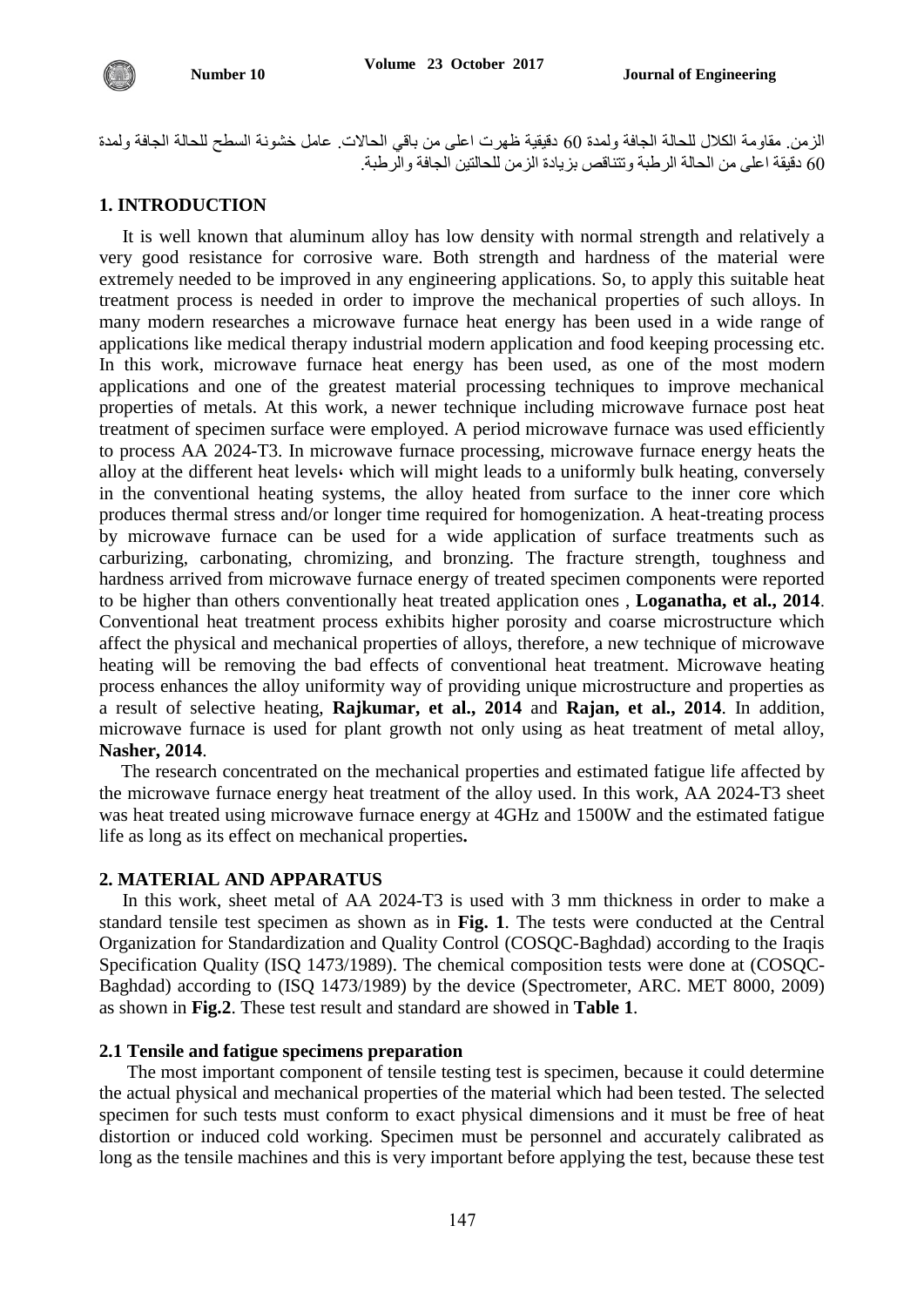results were based on the accuracy and quality of the test specimen that been used. Tinius Olsen tensile machine is used in this investigation as showing in **Fig. 3**. A preparation steps including a precision milling machine, highly skilled machinist and considerably highly skills hand finishing can achieve the required configurations of the test specimen needed, **ASTM**, **2012.**

To achieve accurate results, a test specimen must be prepared accurately and properly. The following rules are suggested for general guidance:

- a. Using Standard dimensions and sizes such as ASTM standards and like.
- b. Surface finishing is very important in preparing tensile test specimens because it might be affecting on the results.

Other preparation concludes:

- 1. Grinding the specimen faces and sides with grinding papers (Silicon Carbide) starting from 120, 320, 500, 1000 and 2000 type .
- 2. Polishing the specimen by polishing instrument (Alumina Powder) of a grain size 0.5 µm.
- 3. Washing the specimen by water, oil soap and alcohol to remove grinding and polishing remained particles.
- 4. Finally, smoothly clean the specimen by soft silky fabric until you should almost see yourself on it. **Fig. 4** shows the specimen before and after polishing.

## **2.2 Fatigue Test Machine [Avery Standard Test]**

 In this research, a fully reversed reciprocating plane bending fatigue testing machine (Bend Test) type Avery Model 7305 with stress ratio  $R = -1$  was used, see Fig. 5. To perform the tests, the following steps should be followed:

Step 1: Preparing the Machine:

As said, the machine should be calibrated to stress ratio  $R = -1$  and for that two dial gages were used as shown in **Fig. 5**.

Step 2: Machine Calibration:

**Static Calibration:** In machines, it is importance to know exactly the speed of the machine, as an error in its speed corresponds might be to a doubled error in the applied load where the load is produced by centrifugal forces or by reciprocating masses. Therefore, the motor speed must be checked and calibrated with the standard. **Table 2** is illustrated the instruction manual of the machine.

**Dynamic Calibration:** During the operation of the testing machine, a new source of error sometimes appears; these errors come from the arrived vibration of rotating parts of the machine, which might lead to errors in the estimated results of the test. In the present work, a rubber isolator was used between the machine and the grand table to eliminate the inertia effects, **ASME**, **2009**.

## **2.3 Other Mechanical Properties Tests**

 Other tests included hardness test according to refrence, **ASTM E 110 – 82, 2002**, and surface roughness test according to Mitutoyo Standard Test. The first test was done by (Rockwell Hardness Testing Machine, the values are converted from Bernill Hardness value) as showing in **Fig. 6**, while the second test was done by Mitutoyo Surface Roughness Testing Machine as illustrated in **Fig. 7**, all tests were made by the COSQC-Baghdad according to the (ISQ 1475~1476/1989).

# **2.4 Experimental Work**

 Microwave furnace type Daewoo is used to achieve a heat treatment for all specimens as showing in Fig. 8. Figs. 9 and 10 are showing tensile and fatigue specimens. There are  $12<sup>th</sup>$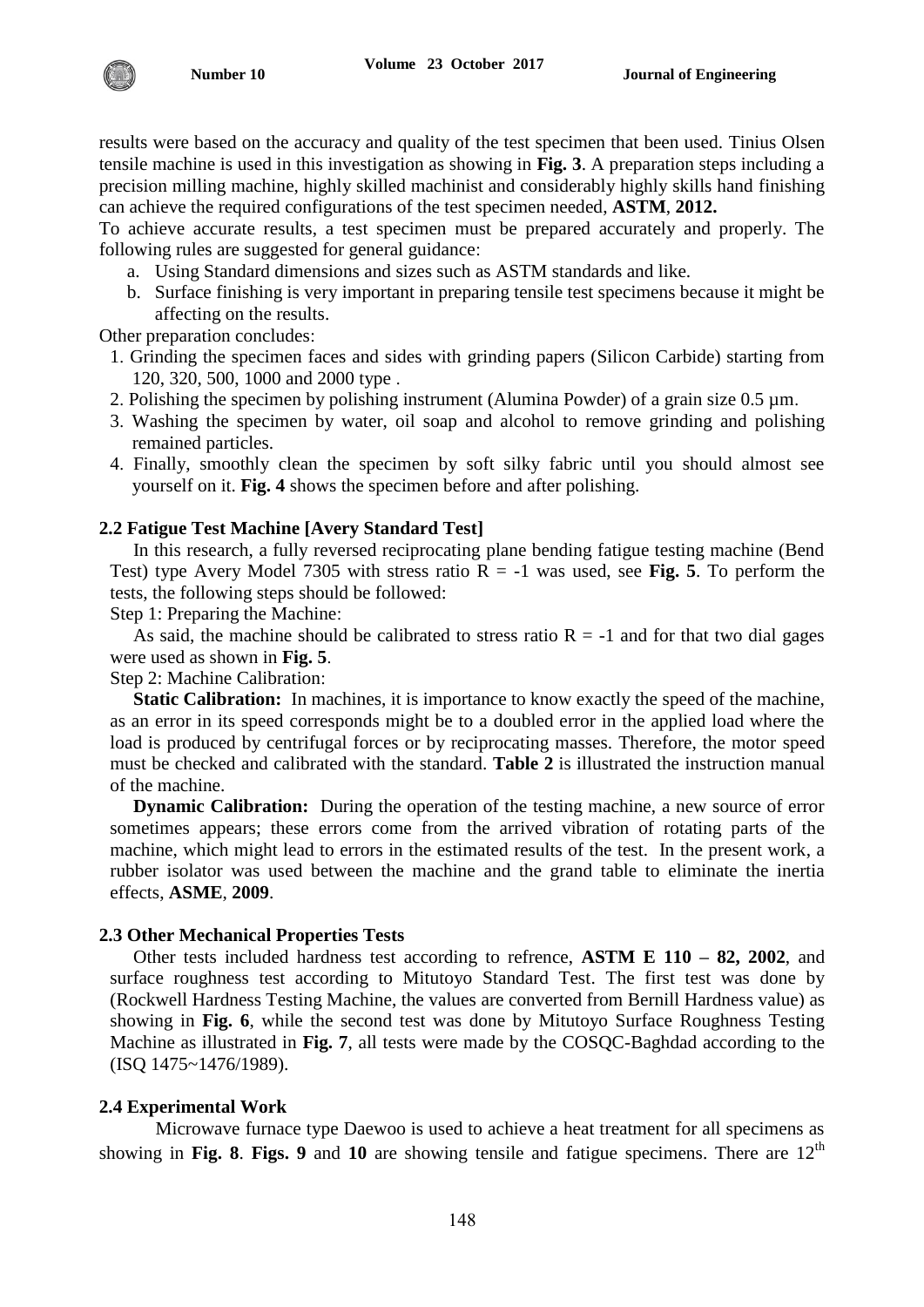

tensile specimens that using in this study and divided into four groups, three specimens each group. Firstly, dry condition for 60 min. in microwave, secondly, dry condition for 30 min. in microwave, thirdly, wet condition for 60 min. and the last, wet condition for 30 min in microwave. Temperature of microwave is 150°C. The general equation form of fatigue life is calculated by Basquin equation, **ASM Metals Handbook**, **2003,** and references, **Hantoosh, 2012, Mhesssan, 2012** and **Abdullatef, 2016,** are explained how to solve this equation according to S-N curves data, as follows:

$$
\sigma_a = \sigma_f N^{-b} \qquad \qquad \dots (1)
$$

Where:

 $\sigma_{a}$ :

N : The number of cycles at failure due to the applied stress  $\sigma_a$ 

 $\sigma_f$  & b : Material constants that can be calculated by linearizing the S-N curve by rewriting equation (1) in logarithmic form.

### **3. RESULTS AND DISCUSSION**

### **3.1 Hardness results**

It has been showed that hardness of dry conditions is higher than wet conditions and it decreases with increasing of time duration inside microwave furnace. Increment of first group has 16% which higher than other groups (14%, 9% and 7.5% for group 1, 2 and 3 respectively), these results are illustrated in **Table 3**. These results lead to AA2024-T3 becomes harder when using of this type of heat treatment. These results are matched with references, **Loganathan, et al., 2014, Rajkumar, et al., 2014** and **Abdullatef, 2012,** which is studied the comparison between conventional heat treatment and microwave heat treatment.

#### **3.2 Tensile strength results**

From **Fig. 11** and **Table 4** results, it has been noticed that tensile strength of group 2 has higher result with improvement of 25% as compared with original alloy (2024-T3) than other groups. As above, material is become more brittle when using of microwave furnace, this is representing in total elongation. Group 4 has a higher total elongation (11.2 %) as compared with original alloy (12%), while group 1 has a lower value of total elongation (5.5%). Also, duration of time is effecting on elongation, when time increases, total elongation is decreased and verse versa. Microwave heat produces a hardening of surface of alloy only, while the center stills the same. When the surface is cooled, grains size of surface become smaller than grains size of center due to cooling is slower. Modulus of elasticity and Poisson's ratio has little change as compared with original alloy. These results have similar behavior with references, **Loganathan, et al., 2014** and **Abdullatef, 2012,** which is reported the effect of microwave furnace on the mechanical properties of AA6061 as compared with conventional heat treatment.

### **3.3 Fatigue strength results**

The results showed that fatigue strength of dry conditions is higher than wet conditions as compared with original alloy. Also, time duration inside microwave furnace effects on fatigue strength, dry condition for 60 min. has fatigue strength higher than dry condition for 30 min, and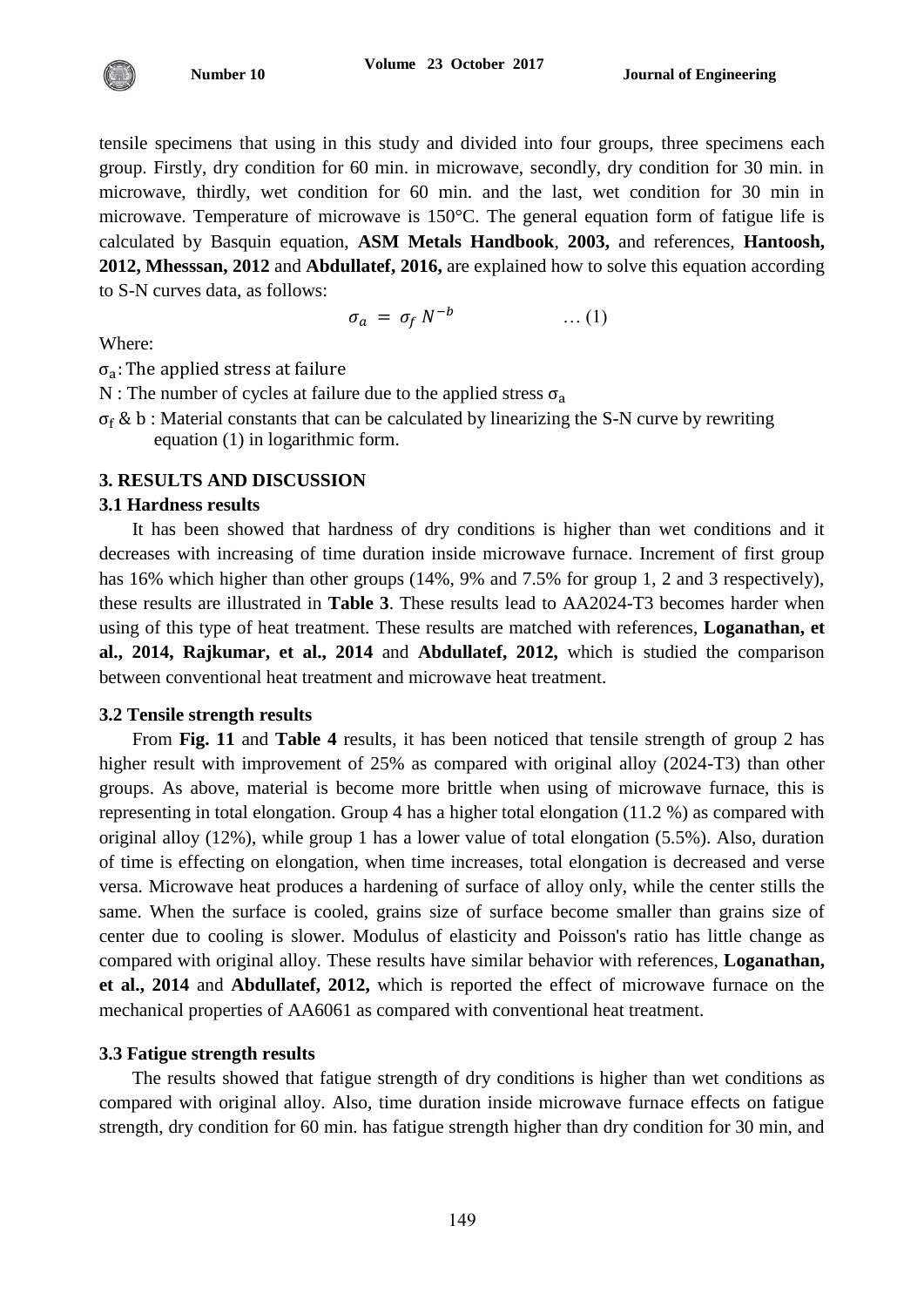wet conditions have the same behavior, **Fig. 12** is illustrated that S-N curves of all groups as compared with original alloy.

For fatigue life, it has been found that group 1 has a major improvement as compared with other groups. When applying of equation (1) to produce a life of group 1, it can be written as follows in equation (2):

$$
\sigma_a = 142 \, N^{-0.0766} \qquad \qquad \dots (2)
$$

Equation (3) represents a fatigue life of group 2 and as follows:

 $\sigma_a = 123 N^{-1}$ … (3)

Also, equation (4) represents a fatigue life form of original life and as follows:

$$
\sigma_a = 165 \, N^{-0.1085} \qquad \qquad \dots (4)
$$

It has been not seen reports about fatigue strength of microwave furnace as a heat treatment of aluminum alloy, but, according to tensile strength, it is noticed that fatigue strength also has the same behavior.

# **3.4 Surface roughness results**

**Number 10**

Surface roughness parameter (Ra) of all groups are representing in **Table 4**. It has been found that group 1 has higher (Ra) than other groups and surface roughness parameter decreases with increasing of duration of time in microwave furnace.

# **4. CONCLUSION**

- 1. Hardness of alloy that is subjected to microwave heat is a higher than conventional heat treatment.
- 2. Tensile and fatigue strength of alloy that is treated by microwave furnace have higher value as compared with conventional heat treatment.
- 3. Using of microwave furnace heat is not effect on modulus of elasticity and Poisson' ratio.
- 4. Using of microwaves furnace might be useful for shorten both time and cost of changing these properties into certain levels by only using suitable method and/or duration time and amount of heat.

# **5. REFERENCES**

- Abdullatef, M. S., AlRazzaq, N., Hasan, M. M., 2016, *Prediction Fatigue Life of Aluminum Alloy 7075 T73 Using Neural Networks and Neuro-Fuzzy Models*, Eng. & Tech. Journal, Vol.34,Part (A), No.2.
- ASM Metals Handbook, 1992, *Properties and Selection: Nonferrous Alloys and Special-Purpose Materials,* vol.2.
- ASM Metals Handbook, 2003, *Mechanical Testing and Evaluation*, vol.8.
- ASME, 2009, *Standard Tensile Tests and Estimation of Mechanical Properties of AA7075*, Chicago, Illinois, USA.
- ASTM D 638 02a, 2003, *Standard Test Method for Tensile Properties of Plastics*, USA.
- ASTM E 110 82, 2002, *Standard Test Method for Indentation Hardness of Metallic Materials by Portable Hardness Testers*, USA.
- ASTM E 1251 94, 1999, *Standard Test Method for Optical Emission Spectrometric Analysis of Aluminum and Aluminum Alloys by the Argon Atmosphere, Point-to-Plane Unipolar Self-Initiating Capacitor Discharge*, USA.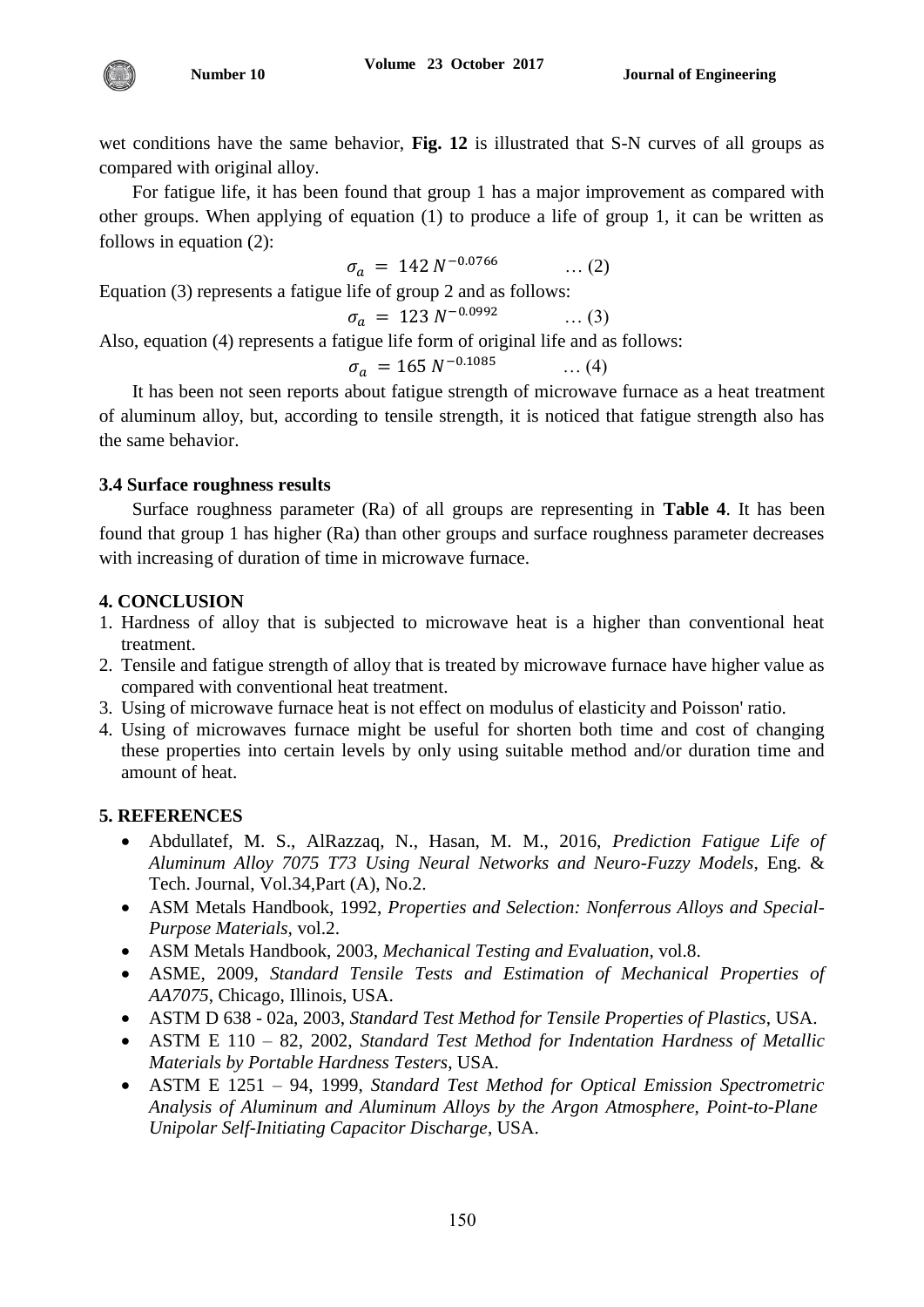- ASTM, 2012, *(ASTM) Standard Specification for Aluminum and Aluminum-Alloy Sheet and Plate*, USA.
- Hantoosh, Z. K., 2012, *Fatigue Life Prediction at Elevated Temperature under Low- High and High – Low Loading Based on Mechanical Properties Damage Model*, Eng. & Tech. Journal, Vol. 30, No.11.
- Loganathan, D., Gnanavelbabu, A., Rajkumar, K., and Ramadoss, R., 2014, *Effect of microwave heat treatment on mechanical properties of AA6061 sheet metal,* Elsevier Procedia Engineering, 97, PP. 1692 – 1697.
- Mhesssan, A. N., Hussein, H. A., and Alalkawi, H. J. M., 2012, *Effect of Temperature on Fatigue Transition life and Strength of Aluminum alloy*, Eng. & Tech. Journal, vol.30, N0.6.
- Nasher, S. H., 2014, *The Use of Microwave as Physical Method for Plant Growth Stimulation*, Eng. &Tech.Journal, Vol.32, Part (B), No.1.
- Rajan, P., Rajkumar, K., , and Charles, J. M. A., 2014, *Microwave heat treatment on Aluminum 6061 Alloy-Boron Carbide composite*, Elsevier Procedia Engineering, 86, PP.34-41.
- Rajkumar, K., Santosh, S., Ibrahim, S. J. S., and Gnanavelbabu, A., 2014, *Effect of electrical discharge machining parameters on microwave heat treatment Aluminum-Boron carbide-Graphite composites*, Elsevier Procedia Engineering, 97, PP. 1543-1550.
- Shulaev, N. S., Uleymanov, D. F., and Abutalipova, E. M., 2015, *A study on the effect of microwave radiation on the operational characteristics of insulating materials based on polyvinyl chloride*, International Scientific Forum, Butlerov Heritage, Kazan, The Republic of Tatarstan, Russia, Vol.42. No.5.



**Figure 1.** Tensile Test Specimen, **ASTM D 638 - 02a, 2003**. All dimensions are in mm.



**Figure 2.** AMETEK Material analysis division instrument**.**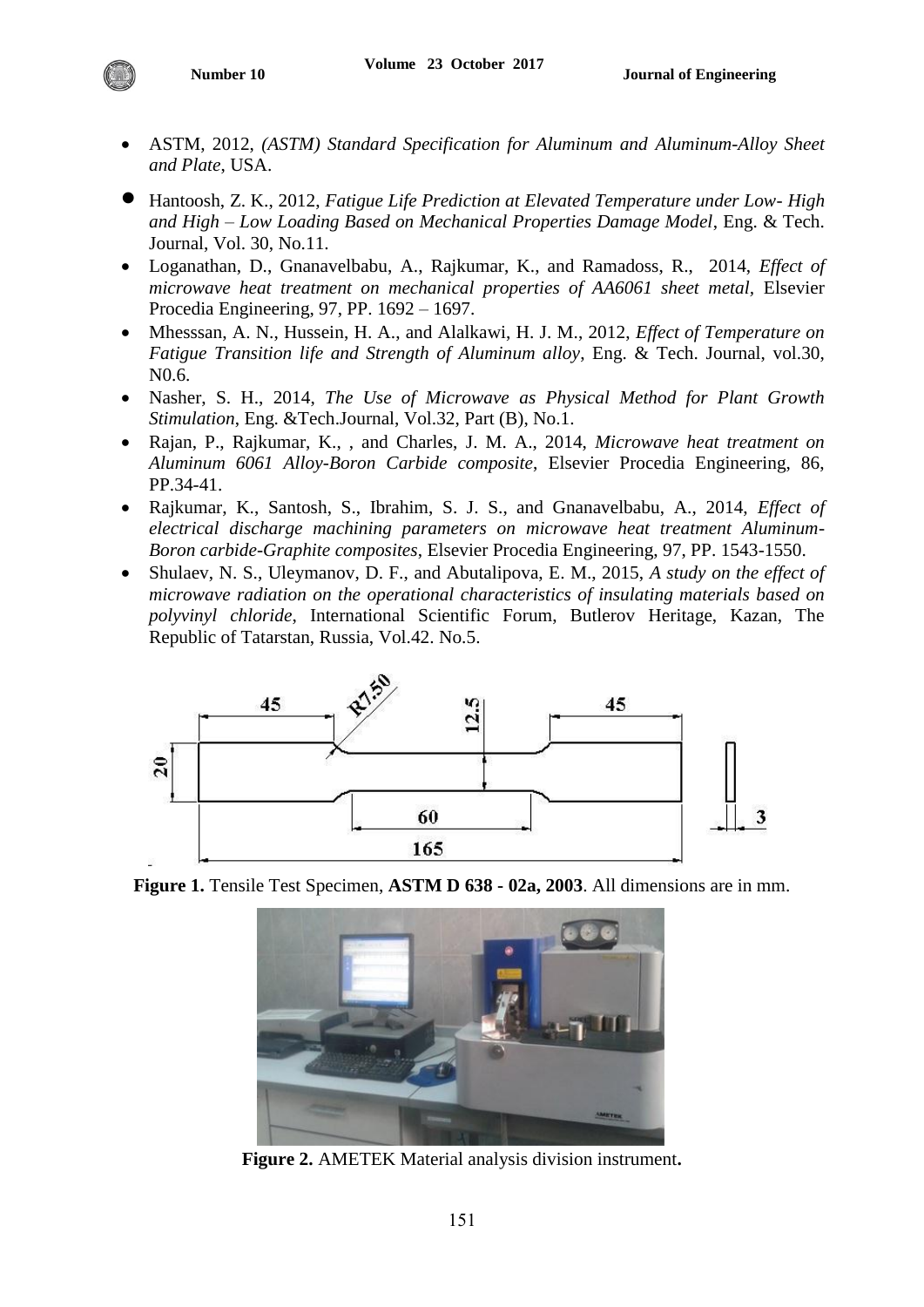

**Figure 3.** Tensile Test Machine Type Tinius Olsen.



**Figure 4.** Standard Fatigue Test Specimen Before (a) and After (b) Preparation Steps**.**



**Figure 5.** Bending Fatigue Testing Machine Type Avery Model 7305.



**Figure 6.** Rockwell Hardness Testing Machine**.**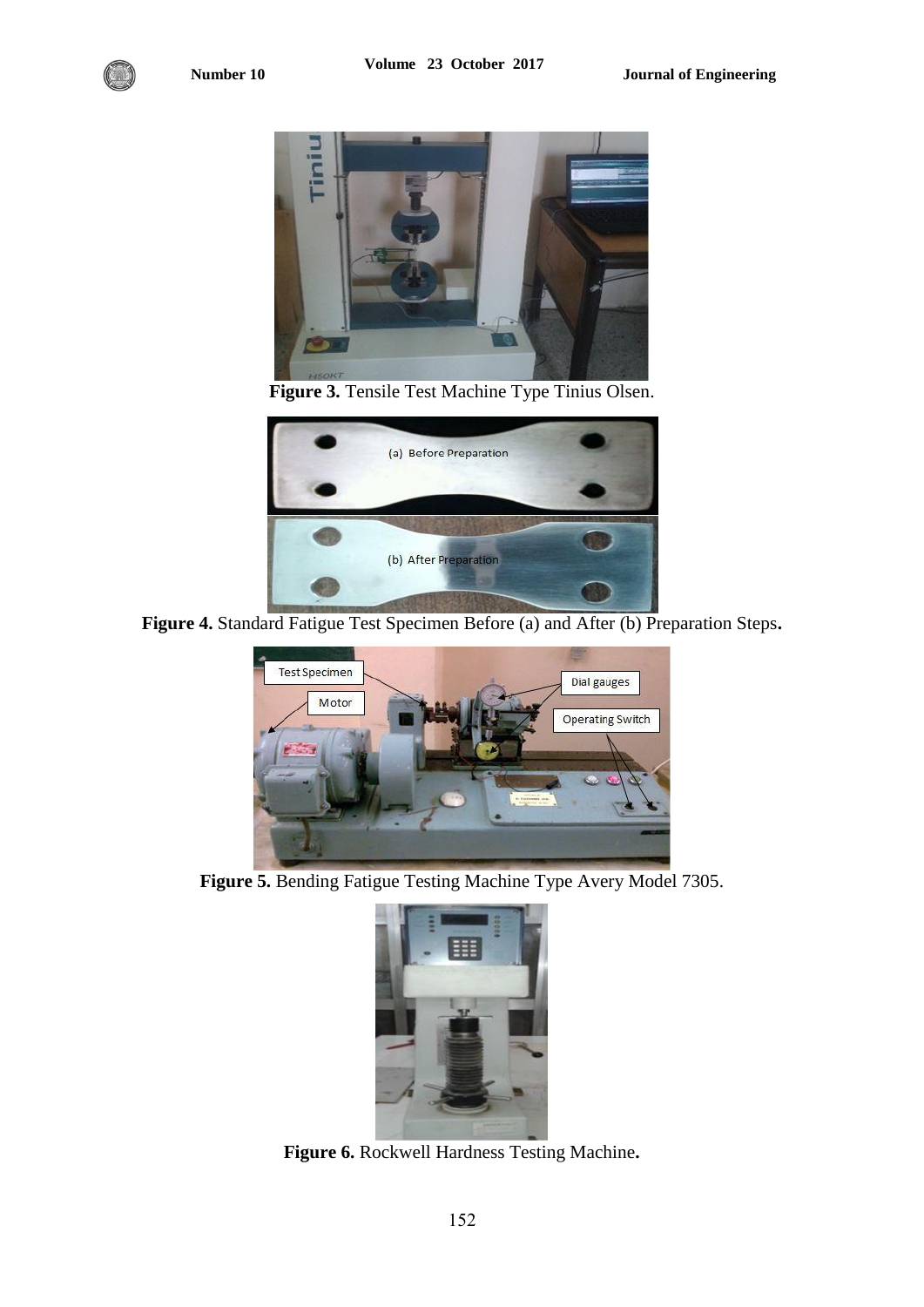

**Figure 7.** Surface Roughness Testing Machine Type Mitutoyo.



**Figure 8.** The Microwave Furnace used in this work Type Daewoo**.**



**Figure 9.** Tensile Test Specimens each three for specific group.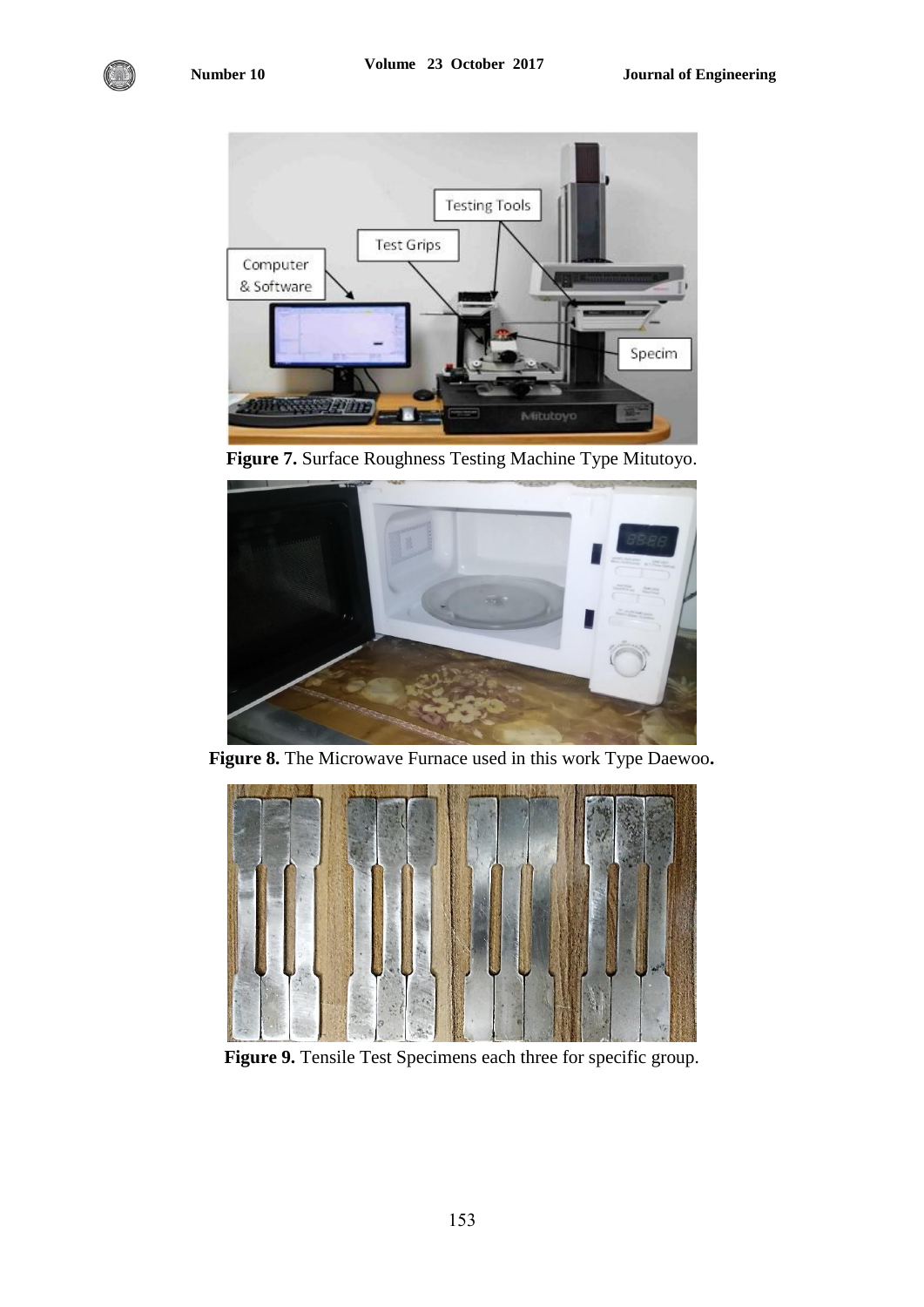

Figure 10. Fatigue Test Specimens according to Avery standard each three for specific group.



Figure 11. Stress – Strain diagram for the tensile test specimens.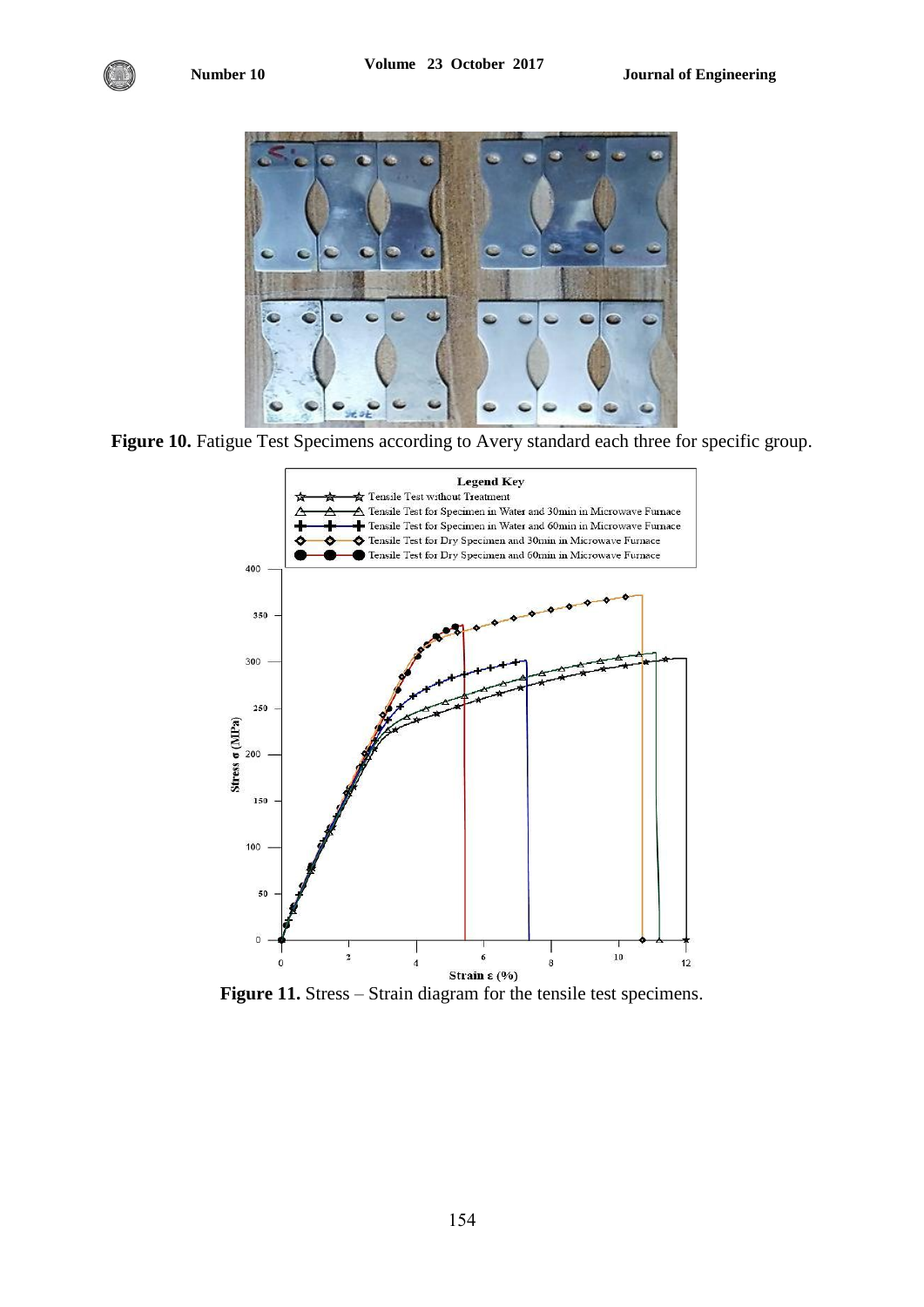

**Figure 12.** S – N Curves for the Fatigue test specimens.

| Component            | % Si       | %Fe         | $%$ Cu      | % Mn        | % $Mg$      |
|----------------------|------------|-------------|-------------|-------------|-------------|
| Standard (ASTM       | ${}_{0.5}$ | ${}_{0.5}$  | $3.8 - 4.9$ | $0.3 - 0.9$ | $1.2 - 1.8$ |
| $E$ 1251 – 94, 1999) |            |             |             |             |             |
| Actual               | 0.25       | 0.09        | 4.53        | 0.81        | 1.51        |
| Component            | $%$ Cr     | % Zn        | $%$ Ti      | % other     | $%$ Al      |
| Standard (ASTM       | ${}_{0.1}$ | ${}_{0.25}$ | ${}_{0.15}$ | ${}_{0.2}$  | Reminder    |
| $E$ 1251 – 94, 1999) |            |             |             |             |             |
| Actual               | 0.014      | 0.13        | 0.014       | 0.065       | Reminder    |

**Table 1.** Chemical composition of AA2024-T3.

**Table 2.** Instruction manual of the fatigue test machine.

| <b>Power</b>          | 1 HP                     |  |  |
|-----------------------|--------------------------|--|--|
| <b>Maximum rating</b> | $1400$ rpm               |  |  |
| <b>Current</b>        | 2 Amperes                |  |  |
| Voltage               | 380/440 Volts (3 Phases) |  |  |
| <b>Frequency</b>      | 50 Hz                    |  |  |